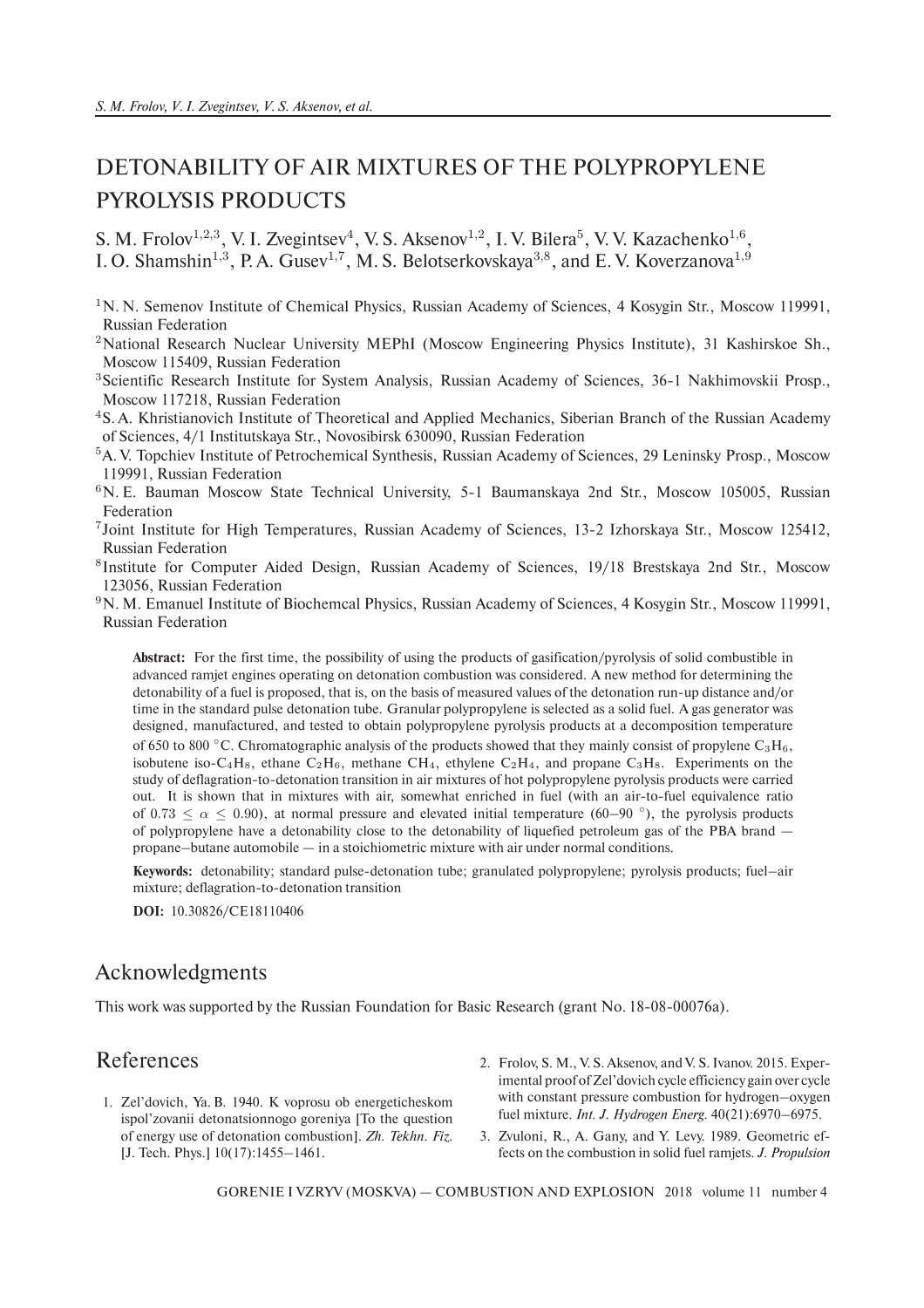5(1):32–37.

- 4. Ben-Yakar, A., B. Natan, and A. Gany. 1998. Investigation of a solid fuel scramjet combustor. *J. Propul. Power* 14(4):447–455.
- 5. Cohen-Zur, A., and B. Natan. 1998. Experimental investigation of a supersonic combustion solid fuel ramjet. *J. Propul. Power* 14(6):880–889.
- 6. Lee, Tae-Ho. 2006. Inlet air temperature effects on the performance of the solid fuel ramjet. *J. Thermophys. Heat T.* 20(4):937–939.
- 7. Wang, L., Z. Wu, H. Chi, C. Liu, H. Tao, and Q. Wang. 2014. Numerical and experimental study on the solid-fuel scramjet combustor. *J. Propul. Power* 31(2):685–693.
- 8. Lv, Z., Z. X. Xia, B. Liu, and Y. C. Liu. 2015. Experimental and numerical investigation of a solid-fuel rocket scramjet combustor. *J. Propul. Power* 1:6.
- 9. Vnuchkov, D.A., V.I. Zvegintsev, S.V. Lukashevich, and D. G. Nalivaichenko. 2017. Metodika opredeleniya kharakteristik goreniya tverdogo topliva v vysokoskorostnom potoke vozdukha [The method for determination of solid fuel combustion characteristics in high-speed air flow]. *Goren. Vzryv (Mosk.) — Combustion and Explosion* 10(4):51–56.
- 10. Hadar, I., and A. Gany. 1992. Fuel regression mechanism in a solid fuel ramjet. *Propell. Explos. Pyrot.* 17:70–76.
- 11. Ben-Arosh, R., B. Natan, E. Spiegler, and A. Gany. 1998. Fuel–air mixing in solid fuel scramjet combustors. *Int. J. Turbo Jet Eng.* 15(3):223–234.
- 12. Pei, X., Z. Wu, Z. Wei, and J. Liu. 2013. Numerical investigation on internal regressing shapes of solid-fuel scramjet combustor. *J. Propul. Power* 29(5):1041–1051.
- 13. Wang, L., Z. Wu, H. Chi, C. Liu, H. Tao, and Q. Wang. 2014. Numerical and experimental study on the solid-fuel scramjet combustor. *J. Propul. Power* 31(2):685–693.
- 14. Pei, X., and L. Hou. 2014. Numerical investigation on cavity structure of solid-fuel scramjet combustor. *Acta Astronaut.* 105(2):463–475.
- 15. Aul'chenko, S. M., and V. I. Zvegintsev 2017. Ispol'zovanie eksperimental'no poluchennykh kharakteristik goreniya tverdogo topliva dlya rascheta gazodinamicheskikh protsessov v kamere sgoraniya [Use of experimentally obtained characteristics of solid fuel combustion for calculating gas-thermodynamic processes in the combustion chamber]. *Goren. Vzryv (Mosk.) — Combustion and Explosion* 10(4):57–62.
- 16. Walton, P., B. Veyssiere, B. A. Khasainov, and E. Daniau. 2004. Influence of carbon particles in suspension on the propulsive performance of hydrogen–air mixtures in detonative mode. *Application of detonation to propulsion*. Eds. G. Roy, S. Frolov, and J. Shepherd. Moscow: TORUS PRESS. 198–204.
- 17. *Veyssiere, B., B. A. Khasainov, P. Walton, B. Mellas, and E. Daniau.* 2006. Performance of propellant decomposition products as fuel in an airbreathing PDE. *Shock Waves* 16:149–156.
- 18. Frolov, S. M., V. S. Aksenov, and V. Ya. Basevich. 2006. 2006. Initiation of heterogeneous detonation in tubes with coils and Shchelkin spiral. *High Temp.* 44(2):283–290.
- 19. Frolov, S. M. 2006. Initiation of strong reactive shocks and detonation by traveling ignition pulses. *J. Loss Prevent. Proc.* 19(2-3):238–244.
- 20. Frolov, S. M., V. S. Aksenov, A. V. Dubrovskii, A. E. Zangiev, V. S. Ivanov, S. N. Medvedev, and I. O. Shamshin. 2015. Chemiionization and acoustic diagnostics of the process in continuous- and pulse-detonation combustors. *Dokl. Phys. Chem.* 465(1):273–278.

*Received October 19, 2018*

## **Contributors**

Frolov Sergey M. (b. 1959) — Doctor of Science in physics and mathematics, head of department, head of laboratory, N. N. Semenov Institute of Chemical Physics, Russian Academy of Sciences, 4 Kosygin Str., Moscow 119991, Russian Federation; professor, National Research Nuclear University MEPhI (Moscow Engineering Physics Institute), 31 Kashirskoe Sh., Moscow 115409, Russian Federation; senior research scientist, Scientific Research Institute for System Analysis, Russian Academy of Sciences, 36-1 Nakhimovskii Prosp., Moscow 117218, Russian Federation; smfrol@chph.ras.ru

**Zvegintsev Valery I.** (b. 1944) — Doctor of Science in technology, chief research scientist, S. A. Khristianovich Institute of Theoretical and Applied Mechanics, Siberian Branch of the Russian Academy of Sciences, 4/1 Institutskaya Str., Novosibirsk 630090, Russian Federation; zvegin@itam.nsc.ru

**Aksenov Victor S.** (b. 1952) — Candidate of Science in physics and mathematics, senior research scientist, N. N. Semenov Institute of Chemical Physics, Russian Academy of Sciences, 4 Kosygin Str., Moscow 119991, Russian Federation; associate professor, National Research Nuclear University MEPhI (Moscow Engineering Physics Institute), 31 Kashirskoe Sh., Moscow 115409, Russian Federation; v.aksenov@mail.ru

**Bilera Igor V.** (b. 1968) — Candidate of Science in chemistry, leading research scientist, A. V. Topchiev Institute of Petrochemical Synthesis, Russian Academy of Sciences, 29 Leninsky Prosp., Moscow 119991, Russian Federation; bilera@ips.ac.ru

GORENIE I VZRYV (MOSKVA) — COMBUSTION AND EXPLOSION 2018 volume 11 number 4